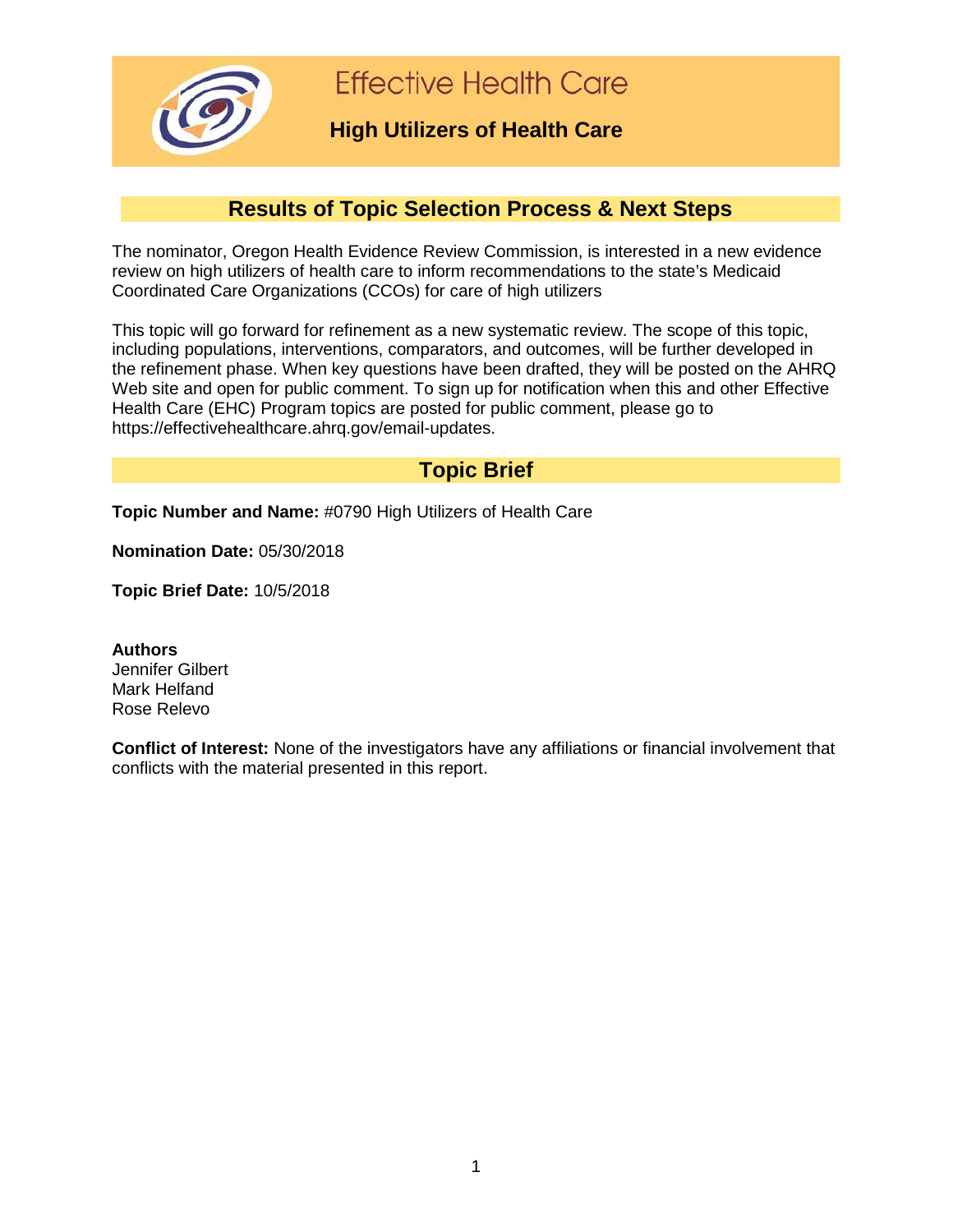# **Background**

A small proportion of patients, sometimes called high utilizers of health care, account for a large proportion of healthcare costs. In the US, 1% of patients incur more than 20% of health care costs, and 5% of patients incur approximately 50% of total costs<sup>1</sup>. However, there is no consensus on the definition of patients who are high utilizers<sup>2</sup>. Researchers characterize this population differently, including by the type of utilization (e.g., the number of emergency department [ED] visits or the number of hospital admissions), by costs, or by number of chronic conditions.3,4

Patients who are high utilizers of health care are a particularly heterogeneous population. High utilizers are more likely to have multiple chronic conditions, mental health diagnoses, and risk factors for poor health including homelessness and history of recreational drug use.<sup>5</sup> Also most patients do not remain high utilizers over time, as one study found only 6% of high utilizers met criteria consistently over a two-year period.4 Also patients with multiple chronic conditions and a functional limitation in their activities of daily living are even more likely to be persistent high utilizers.3

Multiple interventions have been attempted to address high utilization, but it is not clear to health systems which interventions are most effective. Interventions for these patients are diverse in their design and delivery, including case management, intensive primary care, interventions addressing social determinants of health, hotspotting, $6$  and alerts in the ED.

#### **Nominator and Stakeholder Engagement**

We conducted a call with the nominator from the Oregon Health Evidence Review Commission to clarify the topic. The nominator seeks an evidence product to help make recommendations to the state's Medicaid Coordinated Care Organizations (CCOs) for care of high utilizers. Ideally the nominator would like to identify evidence about interventions to reduce unnecessary utilization of health care for certain patients (while excluding those with conditions, such as cancer, with high utilization that likely cannot be modified).

Following subsequent searches and additional work with the nominator, the population of high utilizers was further clarified by excluding patients with a single health condition (such as chronic obstructive pulmonary disease [COPD] or chronic heart failure [CHF]) unless studies also focused on patients with high utilization.

#### **Key Questions and PICOs**

The key questions for this nomination are:

- 1) What are the effective interventions for adults identified as high utilizers of health care?
	- a) Does effectiveness vary depending on who delivers the intervention (e.g. community health worker, social worker, nurse)?
	- b) Does effectiveness vary depending on the mode of intervention delivery (e.g., in-person, telehealth)?
	- c) Does effectiveness vary depending on structural characteristics of the intervention (e.g., primary care-based versus health care system-based or partnership with non-health care entities [such as housing, or transportation] versus clinic-based?
	- d) Does the effectiveness of interventions vary by underlying comorbidities?

To define the inclusion criteria for the key questions, we specify the population, interventions, comparators, outcomes, and setting (PICOS) of interest (Table 1).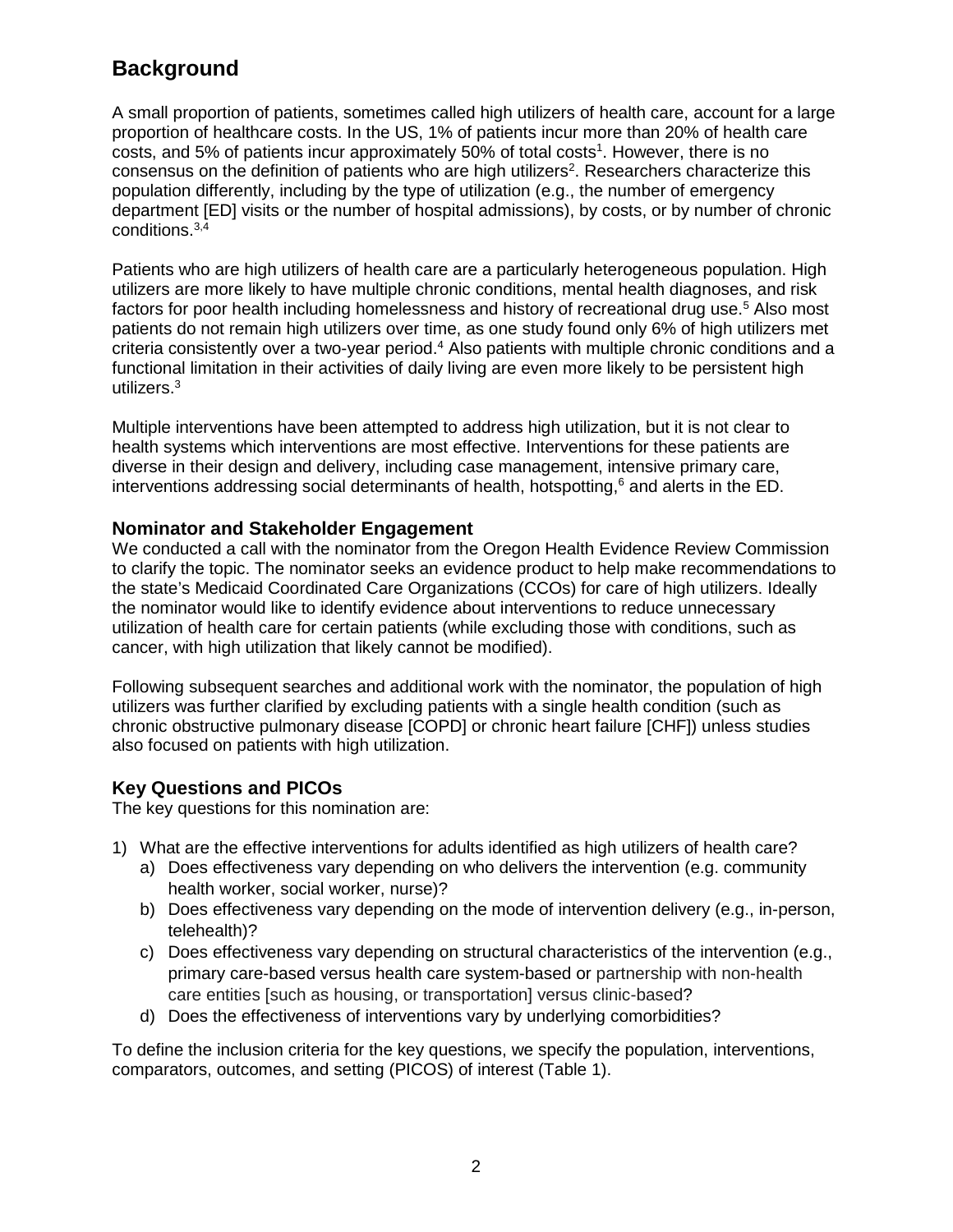**Table 1.** Key Questions and PICOS

| <b>Key Questions</b> | What are the effective interventions for adults identified as high utilizers of health<br>care?                                                                                           |  |
|----------------------|-------------------------------------------------------------------------------------------------------------------------------------------------------------------------------------------|--|
| <b>Population</b>    | Adults identified as high utilizers of health care*                                                                                                                                       |  |
| <b>Interventions</b> | Intensive primary care support<br>Case management** (e.g., nurse, social worker)<br>Social interventions (e.g., transportation, housing)<br>Emergency department alerts<br>Hotspotting    |  |
| <b>Comparators</b>   | Any intervention above, usual care, no comparator                                                                                                                                         |  |
| <b>Outcomes</b>      | Reduction in ED visits<br>Reduction in hospitalizations<br>All-cause mortality<br>Disease-specific outcomes (e.g., reductions in CHF exacerbation, HbA1c, BMI)<br>Quality of life<br>Cost |  |
| <b>Setting</b>       | All                                                                                                                                                                                       |  |

*Abbreviations:* BMI: body-mass index; COPD: chronic obstructive pulmonary disease; CHF: congestive heart failure: ED: emergency department

\*Exclude populations with single conditions (e.g., cancer, CHF, COPD)

\*\*Case management is used to refer to both care or case management

## **Methods**

We assessed nomination #0790 High Utilizers of Health Care**,** for priority for a systematic review or other AHRQ EHC report with a hierarchical process using established selection criteria. Assessment of each criteria determined the need to evaluate the next one. See Appendix A for detailed description of the criteria.

- 1. Determine the *appropriateness* of the nominated topic for inclusion in the EHC program.
- 2. Establish the overall *importance* of a potential topic as representing a health or healthcare issue in the United States.
- 3. Determine the *desirability of new evidence review* by examining whether a new systematic review or other AHRQ product would be duplicative.
- 4. Assess the *potential impact* a new systematic review or other AHRQ product.
- 5. Assess whether the *current state of the evidence* allows for a systematic review or other AHRQ product (feasibility).
- 6. Determine the *potential value* of a new systematic review or other AHRQ product.

#### **Appropriateness and Importance**

We assessed the nomination for appropriateness and importance.

#### **Desirability of New Review/Duplication**

We searched for high-quality, completed or in-process evidence reviews published in the last three years on the key questions of the nomination. See Appendix B for sources searched.

#### **Impact of a New Evidence Review**

The impact of a new evidence review was qualitatively assessed by analyzing the current standard of care, the existence of potential knowledge gaps, and practice variation. We considered whether it was possible for this review to influence the current state of practice through various dissemination pathways (practice recommendation, clinical guidelines, etc.).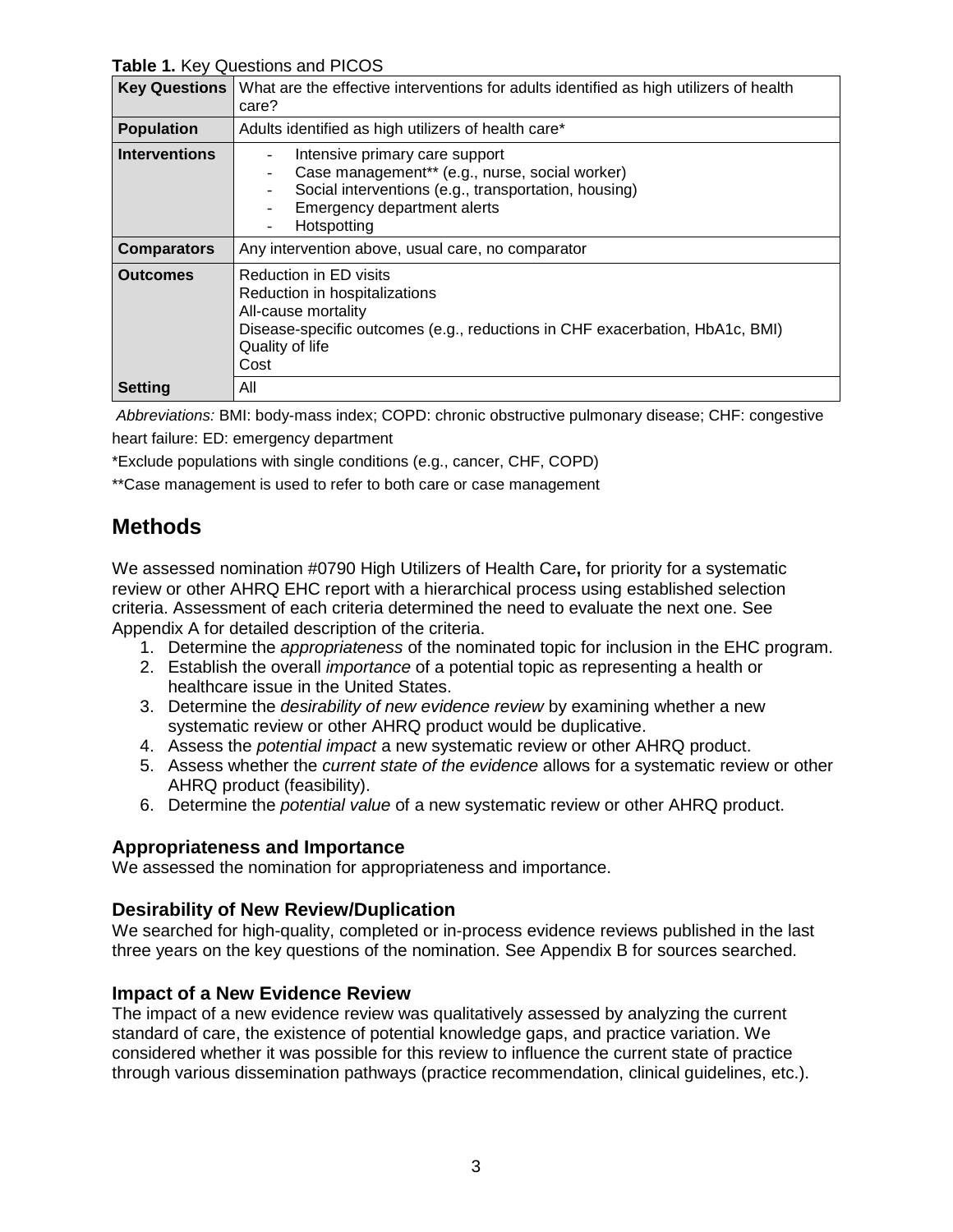#### **Feasibility of New Evidence Review**

Since some interventions were addressed adequately by recent systematic reviews (e.g., case management, intensive primary care), we conducted a targeted literature search in PubMed PsycInfo and CINAHL for social interventions, hotspotting, and ED alerts from September 2013 to September 2018. See Appendix C for the PubMed, PsycInfo, and CINAHL search strategies and links to the ClinicalTrials.gov search.

For the targeted PubMed search of social interventions, we identified 507 articles. Therefore we reviewed a random sample of 200 titles and abstracts for inclusion and classified identified studies by key question and study design, to assess the size and scope of a potential technical brief. We then calculated the projected total number of included studies based on the proportion of studies included from the random sample.

The searches in other databases (e.g., PsycInfo and CINAHL) and targeted PubMed searches for other interventions (e.g., hotspotting, emergency department alerts) yielded smaller evidence bases of less than 200 titles and abstracts. Therefore we reviewed all identified titles and abstracts for inclusion and classified identified studies by key question and study design to assess the size and scope of a potential evidence report.

#### **Value**

We assessed the nomination for value. We considered whether or not the clinical, consumer, or policymaking context had the potential to respond with evidence-based change; and if a partner organization would use this evidence review to influence practice.

### **Results**

See Appendix A for detailed assessments of all EPC selection criteria.

#### **Appropriateness and Importance**

This is an appropriate and important topic. This nomination focuses on effectiveness and represents a population of patients of high interest to many stakeholders including health care systems, payers, and providers.

#### **Desirability of New Review/Duplication**

A new evidence review would not be duplicative of an existing evidence review. We identified 5 systematic reviews (SRs) which partially address KQ1, but none addressed all of the interventions in which the nominator is interested. These SRs could be potentially used to synthesize and present the results in the evidence map.

One 2018 SR focused exclusively on care management<sup>7</sup>, three (one 2015 SR<sup>8</sup>, one 2016 Cochrane review<sup>9</sup>, and one 2017 SR<sup>10</sup>) partially focused on case management, one 2018 SR exclusively focused on intensive primary care<sup>11</sup>, and one 2015 SR partially focused on information sharing<sup>8</sup> (including ED alerts). Only one  $SR<sup>8</sup>$  compared two interventions of interest (case management and ED alerts).

These reviews were also heterogeneous with regards to population and outcomes.

- Populations of high utilizers were defined in many ways. These definitions included frequent ED use as defined by study author<sup>10</sup>, high past or future healthcare utilizers<sup>7</sup>, high risk for hospital admission or death<sup>11</sup>, or no fixed definition of frequent ED utilizers  $8$ . We also included a 2016 Cochrane review<sup>9</sup> of patients with two or more chronic conditions, as this patient population often overlaps substantially with the high utilizers of care.
- Outcomes of interest evaluated included ED visits $8,9,11$ , hospital admissions $7,9,10$ , diseasespecific outcomes (e.g., blood pressure and HgA1c<sup>7</sup>), and all-cause mortality<sup>10,11</sup>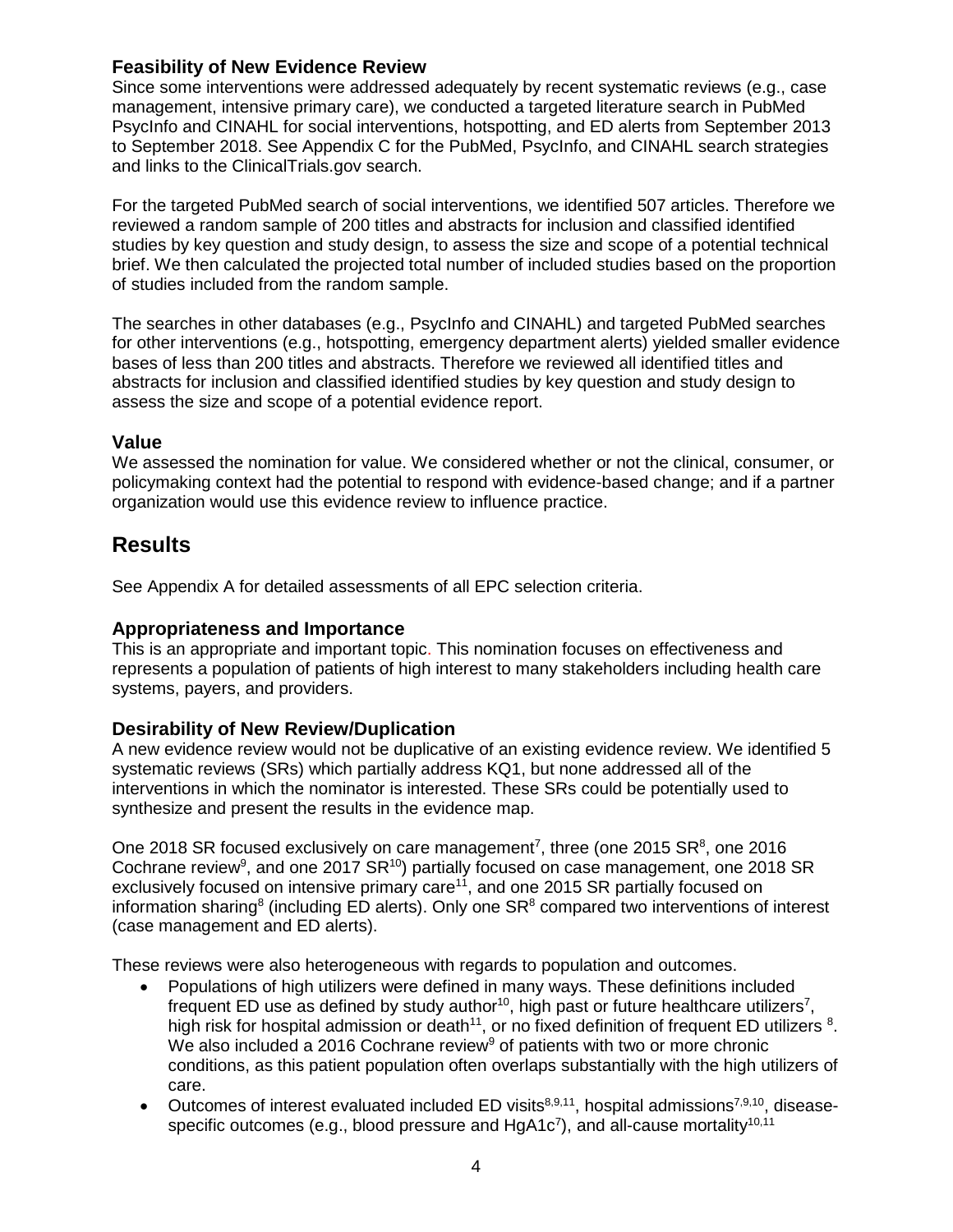See Table 2, Duplication column.

#### **Impact of a New Evidence Review**

A new systematic review may have high impact. Currently there is not a consensus on the definition of high utilizers of health care, or a standard of care for this population.

#### **Feasibility of a New Evidence Review**

A new evidence review is feasible.

From our targeted searches for interventions not addressed by SRs, we identified one controlled pre-post study<sup>12</sup> addressing a social intervention from our CINAHL search. We did not identify any studies on using hotspotting or ED alerts as interventions.

ClinicalTrials.gov identified one recruiting observational cohort study<sup>13</sup> of a case management intervention for patients predicted to be high frequency users of the ED.

Since there are multiple recent systematic reviews covering several interventions from the nomination, and relatively few original studies covering the remaining interventions for which there are no systematic reviews, we determined this topic could be feasible as an evidence map. An evidence map is an appropriate option when there are already systematic reviews but they have not been synthesized and presented in a form that facilitates decision-making.

See Table 2, Feasibility column.

| <b>Key Question</b>  | Duplication (9/2015-9/2018)           | Feasibility (9/2013-9/2018)                                                        |
|----------------------|---------------------------------------|------------------------------------------------------------------------------------|
| KQ 1: Effective      | Total number of identified systematic | Size/scope of review                                                               |
| interventions for    | reviews: 5                            | Relevant Studies Identified: 1 (from CINAHL)                                       |
| adults identified    | Cochrane: $19$<br>$\bullet$           | Controlled pre-post: 1 <sup>12</sup>                                               |
| as high utilizers of | Other group: 47,8,10,11<br>$\bullet$  |                                                                                    |
| health care          |                                       | For random sample of PubMed search for social<br>interventions: Projected Total: 0 |
|                      |                                       | Clinicaltrials.gov                                                                 |
|                      |                                       | Recruiting: $1^{13}$                                                               |

**Table 2.** Key Questions and Results for Duplication and Feasibility

*Abbreviations:* AHRQ=Agency for Healthcare Research and Quality; KQ=Key Question

#### **Value**

The potential for value is high because the Health Evidence Review Commission can use a new AHRQ evidence review to inform Coordinated Care Organizations (CCOs) on most effective interventions for a population with a high cost burden.

## **Summary of Findings**

- Appropriateness and importance: The topic is both appropriate and important.
- Duplication: A new review would not be duplicative of an existing product. Five systematic reviews (SRs) were identified addressing this population, but none of them address all of the interventions in which the nominator is interested.
- Impact: A new systematic review has high impact potential.
- Feasibility: A new review is feasible. The review would synthesize and present results from the 5 SRs on case management and intensive primary care, and an additional small number of studies highlighting gaps in the literature for the other interventions of interest (e.g., social interventions, emergency department alerts, hotspotting).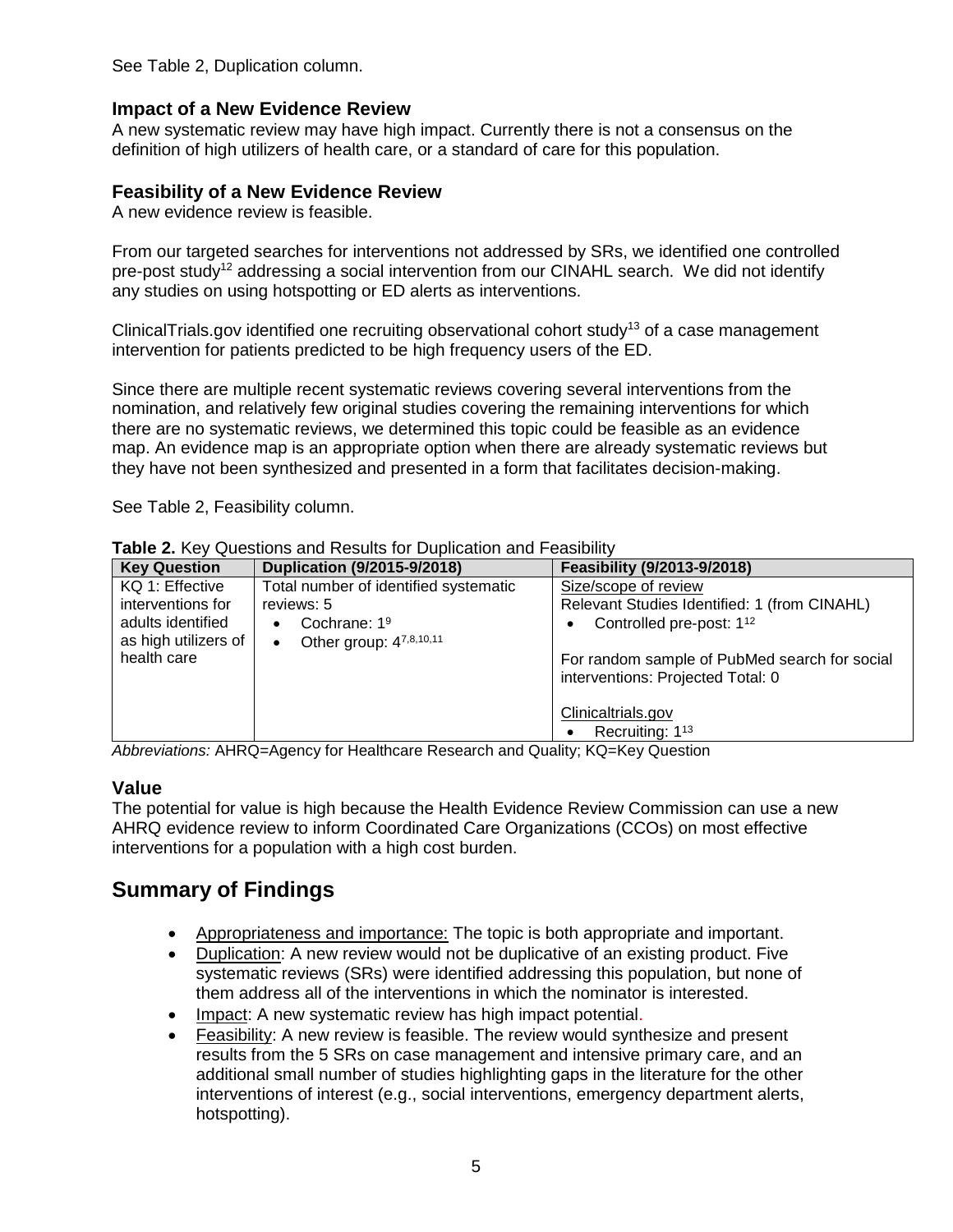• Value: The potential for value is high because the Health Evidence Review Commission can use a new AHRQ evidence review to advise Coordinated Care Organizations (CCOs) on a population with a high cost burden.

# **References**

1. Cohen S. The Concentration of Health Care Expenditures and Related Expenses for Costly Medical Conditions, 2012. *Statistical Brief #455 Agency for Healthcare Research and Quality, Rockville, MD.* 

2014:http://www.meps.ahrq.gov/mepsweb/data\_files/publications/st455/stat455.pdf.

- 2. Hasselman D. Super-Utilizer Summit: Common Themes from Innovative Complex Care Management Programs. *Center for Health Care Strategies, Inc.*  2013:https://www.chcs.org/media/FINAL\_Super-Utilizer\_Report.pdf.
- 3. Hayes SL, Salzberg CA, McCarthy D, et al. High-Need, High-Cost Patients: Who Are They and How Do They Use Health Care? A Population-Based Comparison of Demographics, Health Care Use, and Expenditures. *Issue Brief (Commonw Fund).*  2016;26:1-14.<https://www.ncbi.nlm.nih.gov/pubmed/27571599>
- 4. Johnson TL, Rinehart DJ, Durfee J, et al. For many patients who use large amounts of health care services, the need is intense yet temporary. *Health affairs (Project Hope).*  2015;34(8):1312-1319. [https://www.ncbi.nlm.nih.gov/pubmed/26240244.](https://www.ncbi.nlm.nih.gov/pubmed/26240244)
- 5. Bell J, Turbow S, George M, Ali MK. Factors associated with high-utilization in a safety net setting. *BMC Health Services Research.* 2017;17:1-9. [https://bmchealthservres.biomedcentral.com/articles/10.1186/s12913-12017-12209-](https://bmchealthservres.biomedcentral.com/articles/10.1186/s12913-12017-12209-12910) [12910.](https://bmchealthservres.biomedcentral.com/articles/10.1186/s12913-12017-12209-12910)
- 6. Gawande A. The Hot Spotters. *The New Yorker*2011:https://www.newyorker.com/magazine/2011/2001/2024/the-hot-spotters.
- 7. Baker JM, Grant RW, Gopalan A. A systematic review of care management interventions targeting multimorbidity and high care utilization. *BMC Health Serv Res.*  2018;18(1):65. https://www.ncbi.nlm.nih.gov/pubmed/29382327.
- 8. Soril LJJ, Leggett LE, Lorenzetti DL, Noseworthy TW, Clement FM. Reducing Frequent Visits to the Emergency Department: A Systematic Review of Interventions. *PLoS One.*  2015;10(4)[:https://www.ncbi.nlm.nih.gov/pubmed/25874866.](https://www.ncbi.nlm.nih.gov/pubmed/25874866)
- 9. Smith SM, Wallace E, O'Dowd T, Fortin M. Interventions for improving outcomes in patients with multimorbidity in primary care and community settings. *Cochrane Database of Systematic Reviews.*

2016(3):https://doi.org//10.1002/14651858.CD14006560.pub14651853.

- 10. Moe J, Kirkland SW, Rawe E, et al. Effectiveness of Interventions to Decrease Emergency Department Visits by Adult Frequent Users: A Systematic Review. *Acad Emerg Med.* 2017;24(1):40-52. https://www.ncbi.nlm.nih.gov/pubmed/27473387.
- 11. Edwards ST, Peterson K, Chan B, Anderson J, Helfand M. Effectiveness of Intensive Primary Care Interventions: A Systematic Review. *J Gen Intern Med.* 2017;32(12):1377- 1386. [https://www.ncbi.nlm.nih.gov/pubmed/28924747.](https://www.ncbi.nlm.nih.gov/pubmed/28924747)
- 12. Thompson MP, Podila PSB, Clay C, et al. Community Navigators Reduce Hospital Utilization in Super-Utilizers. *American Journal of Managed Care.* 2018;24(2):70-76. https://www.ncbi.nlm.nih.gov/pubmed/29461853.
- 13. University of Michigan. An Evaluation of the Michigan State Innovation Model in Washtenaw and Livingston Counties. *CTgov.* 2018;NCT03293160:Available at: https://clinicaltrials.gov/ct2/show/NCT03293160?term=NCT03293160&rank=03293161.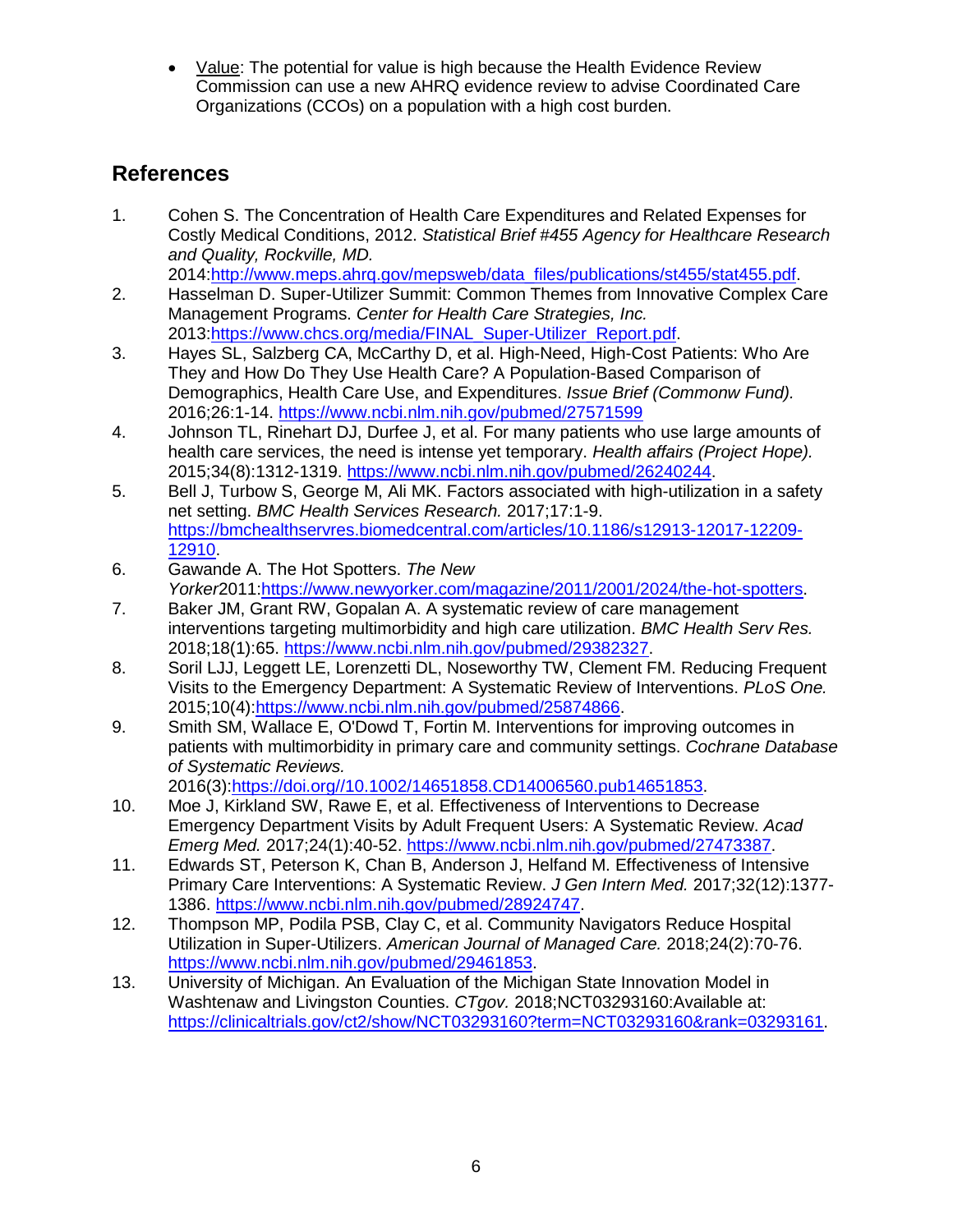# **Appendix A. Selection Criteria Assessment**

| <b>Selection Criteria</b>                                                                                                                                                                                  | <b>Assessment</b>                                                                                                                                                                                                                               |  |
|------------------------------------------------------------------------------------------------------------------------------------------------------------------------------------------------------------|-------------------------------------------------------------------------------------------------------------------------------------------------------------------------------------------------------------------------------------------------|--|
| Appropriateness<br>1.                                                                                                                                                                                      |                                                                                                                                                                                                                                                 |  |
| 1a. Does the nomination represent a health care<br>drug, intervention, device, technology, or health<br>care system/setting available (or soon to be<br>available) in the U.S.?                            | Yes                                                                                                                                                                                                                                             |  |
| 1b. Is the nomination a request for a systematic<br>review?                                                                                                                                                | Yes. However, after a scoping search and<br>extensive discussion with the nominator, it was<br>decided that an evidence map of the varied<br>interventions for high utilizers of health care might<br>meet their evidence needs.                |  |
| 1c. Is the focus on effectiveness or comparative<br>effectiveness?                                                                                                                                         | Yes                                                                                                                                                                                                                                             |  |
| 1d. Is the nomination focus supported by a logic<br>model or biologic plausibility? Is it consistent or<br>coherent with what is known about the topic?                                                    | Yes                                                                                                                                                                                                                                             |  |
| 2. Importance                                                                                                                                                                                              |                                                                                                                                                                                                                                                 |  |
| 2a. Represents a significant disease burden; large<br>proportion of the population                                                                                                                         | Yes, high utilizers of health care represent a<br>significant disease burden as they often have<br>multiple chronic conditions. <sup>3</sup>                                                                                                    |  |
| 2b. Is of high public interest; affects health care<br>decision making, outcomes, or costs for a large<br>proportion of the US population or for a vulnerable<br>population                                | Yes, high utilizers of health care represent<br>significant costs to the health care system. In the<br>US 5% of patients represent approximately 50%<br>of the health care expenditures. <sup>1</sup>                                           |  |
| 2c. Represents important uncertainty for decision<br>makers                                                                                                                                                | Yes, there is uncertainty about how to best<br>address the needs of high utilizers of health care.<br>Furthermore the definition of patients who are<br>high utilizers is inconsistent. <sup>2</sup>                                            |  |
| 2d. Incorporates issues around both clinical<br>benefits and potential clinical harms                                                                                                                      | Yes                                                                                                                                                                                                                                             |  |
| 2e. Represents high costs due to common use,<br>high unit costs, or high associated costs to<br>consumers, to patients, to health care systems, or<br>to payers                                            | Yes, high utilizers of health care have high health<br>costs, both in terms of out-of-pocket expenses<br>and costs to health care systems and payers. <sup>1</sup>                                                                              |  |
| Desirability of a New Evidence<br>3.<br>Review/Duplication                                                                                                                                                 |                                                                                                                                                                                                                                                 |  |
| 3. Would not be redundant (i.e., the proposed<br>topic is not already covered by available or soon-<br>to-be available high-quality systematic review by<br>AHRQ or others)                                | KQ1 is partially covered by 5 SRs <sup>7-11</sup> which<br>address some, but not all of the interventions in<br>which the nominator is interested.                                                                                              |  |
|                                                                                                                                                                                                            | -1 SR <sup>7</sup> exclusively addresses care management<br>-3 SRs <sup>8-10</sup> partially address case management<br>-1 SR <sup>11</sup> exclusively addresses intensive primary<br>care                                                     |  |
|                                                                                                                                                                                                            | -1 SR <sup>8</sup> partially addresses information sharing<br>(including ED alerts)                                                                                                                                                             |  |
| Impact of a New Evidence Review<br>4.                                                                                                                                                                      |                                                                                                                                                                                                                                                 |  |
| 4a. Is the standard of care unclear (guidelines not<br>available or guidelines inconsistent, indicating an<br>information gap that may be addressed by a new<br>evidence review)?                          | Yes, the standard of care for high utilizers of<br>health care is currently unclear. In addition this is<br>a very heterogeneous population and there is not<br>a consensus on the definition of high utilizers of<br>health care. <sup>2</sup> |  |
| 4b. Is there practice variation (guideline<br>inconsistent with current practice, indicating a<br>potential implementation gap and not best<br>addressed by a new evidence review)?<br>5. Primary Research | There is no evidence that practice varies from<br>guidance for this population.                                                                                                                                                                 |  |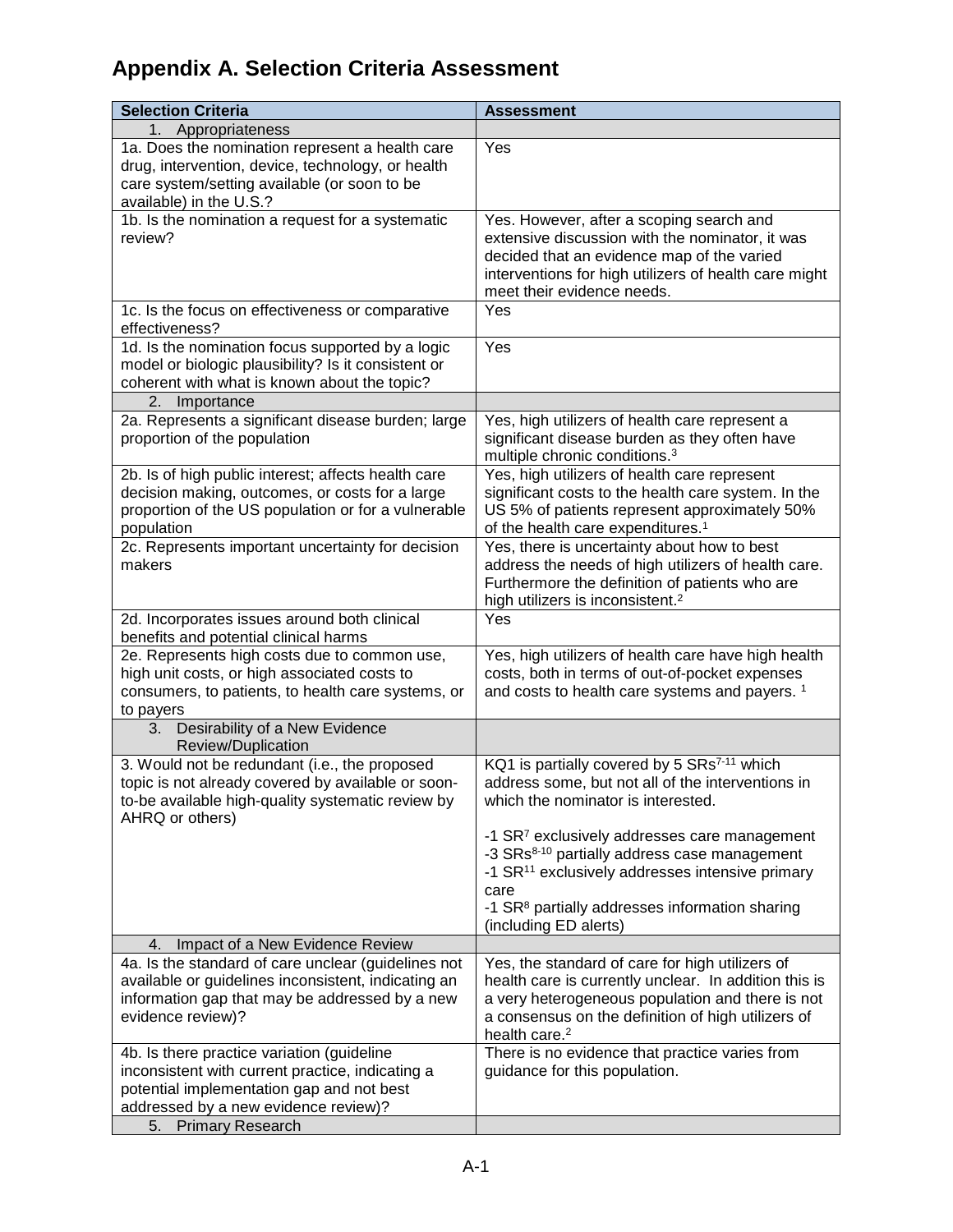| <b>Selection Criteria</b>                                                                                                                                    | <b>Assessment</b>                                                                                                                                                                                                                   |
|--------------------------------------------------------------------------------------------------------------------------------------------------------------|-------------------------------------------------------------------------------------------------------------------------------------------------------------------------------------------------------------------------------------|
| 5. Effectively utilizes existing research and<br>knowledge by considering:<br>- Adequacy (type and volume) of research for<br>conducting a systematic review | Size/scope of review: (Note: We conducted<br>targeted feasibility searches for interventions not<br>addressed by SRs)                                                                                                               |
| - Newly available evidence (particularly for<br>updates or new technologies)                                                                                 | We identified one controlled pre-post study <sup>12</sup><br>which focused on a social intervention.                                                                                                                                |
|                                                                                                                                                              | ClinicalTrials.gov. We identified one trial <sup>13</sup> of an<br>observational cohort evaluating the effect of care<br>management on patients predicted to be high<br>frequency utilizers of the ED.                              |
| Value<br>6.                                                                                                                                                  |                                                                                                                                                                                                                                     |
| 6a. The proposed topic exists within a clinical,<br>consumer, or policy-making context that is<br>amenable to evidence-based change                          | Yes, interventions for high utilizers of health care<br>are amenable to evidence-based change.                                                                                                                                      |
| 6b. Identified partner who will use the systematic<br>review to influence practice (such as a guideline<br>or recommendation)                                | Yes, the nominator is from the Oregon Health<br>Evidence Review Commission which will use the<br>evidence product to make policy<br>recommendations for care of the state's Medicaid<br>patients in Coordinated Care Organizations. |

*Abbreviations:* AHRQ=Agency for Healthcare Research and Quality; KQ=Key Question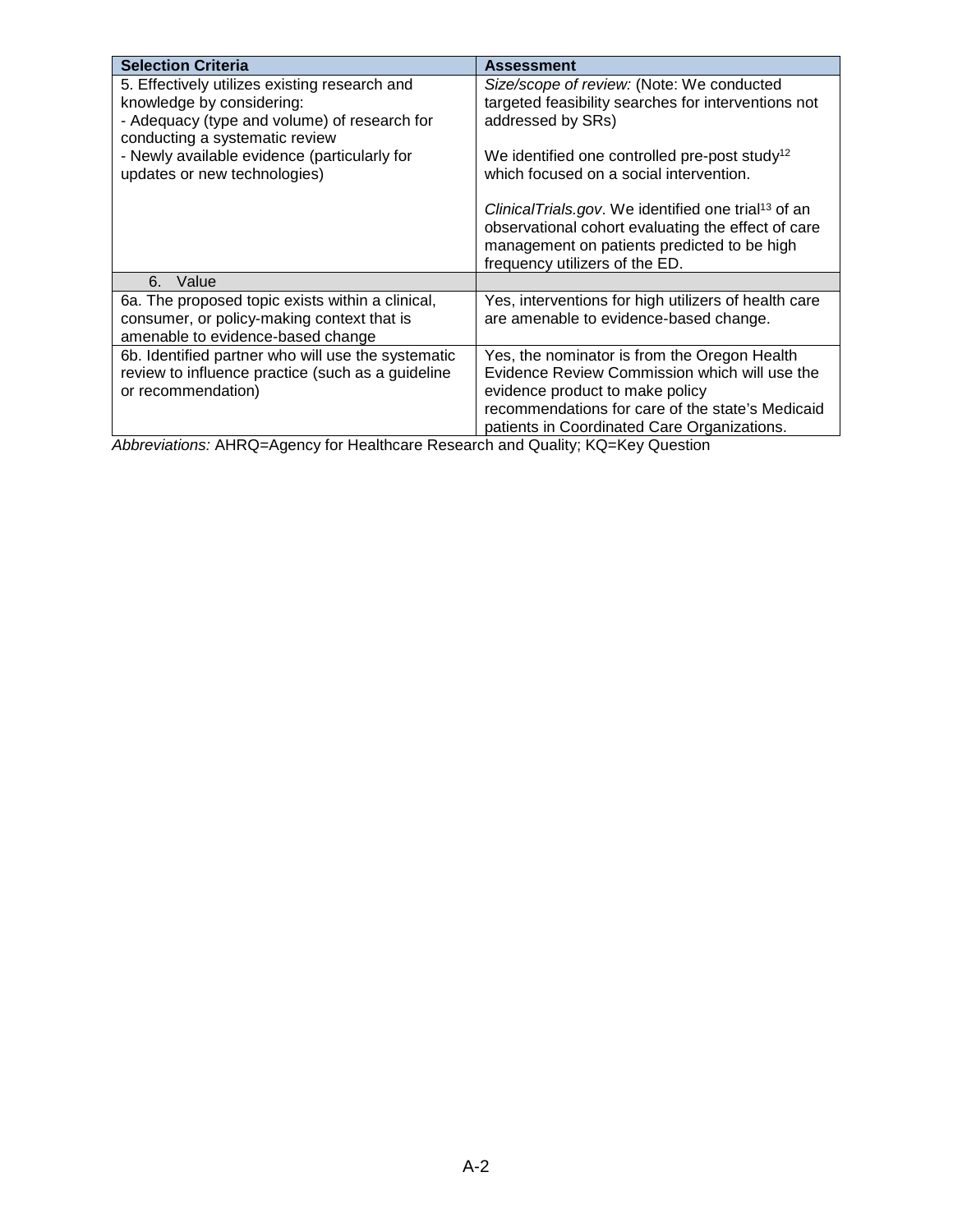# **Appendix B. Search for Evidence Reviews (Duplication)**

Listed below are the sources searched, hierarchically

| <b>Primary Search</b>                                                                        |  |  |
|----------------------------------------------------------------------------------------------|--|--|
| AHRQ: Evidence reports and technology assessments                                            |  |  |
| https://effectivehealthcare.ahrq.gov/; https://www.ahrq.gov/research/findings/ta/index.html; |  |  |
| https://www.ahrq.gov/research/findings/evidence-based-reports/search.html                    |  |  |
| VA Products: PBM, and HSR&D (ESP) publications, and VA/DoD EBCPG Program                     |  |  |
| https://www.hsrd.research.va.gov/publications/esp/                                           |  |  |
| <b>Cochrane Systematic Reviews</b>                                                           |  |  |
| http://www.cochranelibrary.com/                                                              |  |  |
| HTA (CRD database): Health Technology Assessments                                            |  |  |
| http://www.crd.york.ac.uk/crdweb/                                                            |  |  |
| <b>PubMed Health</b>                                                                         |  |  |
| http://www.ncbi.nlm.nih.gov/pubmedhealth/                                                    |  |  |
| <b>Secondary Search</b>                                                                      |  |  |
| AHRQ Products in development                                                                 |  |  |
| https://effectivehealthcare.ahrq.gov/                                                        |  |  |
| VA Products in development                                                                   |  |  |
| https://www.hsrd.research.va.gov/publications/esp/                                           |  |  |
| <b>Cochrane Protocols</b>                                                                    |  |  |
| http://www.cochranelibrary.com/                                                              |  |  |
| PROSPERO Database (international prospective register of systematic reviews and protocols)   |  |  |
| http://www.crd.york.ac.uk/prospero/                                                          |  |  |
| <b>Tertiary Search</b>                                                                       |  |  |
| PubMed                                                                                       |  |  |
| https://www.ncbi.nlm.nih.gov/pubmed/                                                         |  |  |
|                                                                                              |  |  |

Listed below are additional topic-specific sources, searched when appropriate.

#### **Psychology or Behavioral Health**

PsycINFO

http://www.apa.org/pubs/databases/psycinfo/index.aspx

**Sociological, Public Health, Education, and Social Determinants of Health**

Campbell Collaboration Systematic Review Library

http://www.campbellcollaboration.org/

**Nursing or Allied Healthcare**

CINAHL (Cumulative Index of Nursing and Allied Health)

https://www.ebscohost.com/nursing/products/cinahl-databases/cinahl-complete